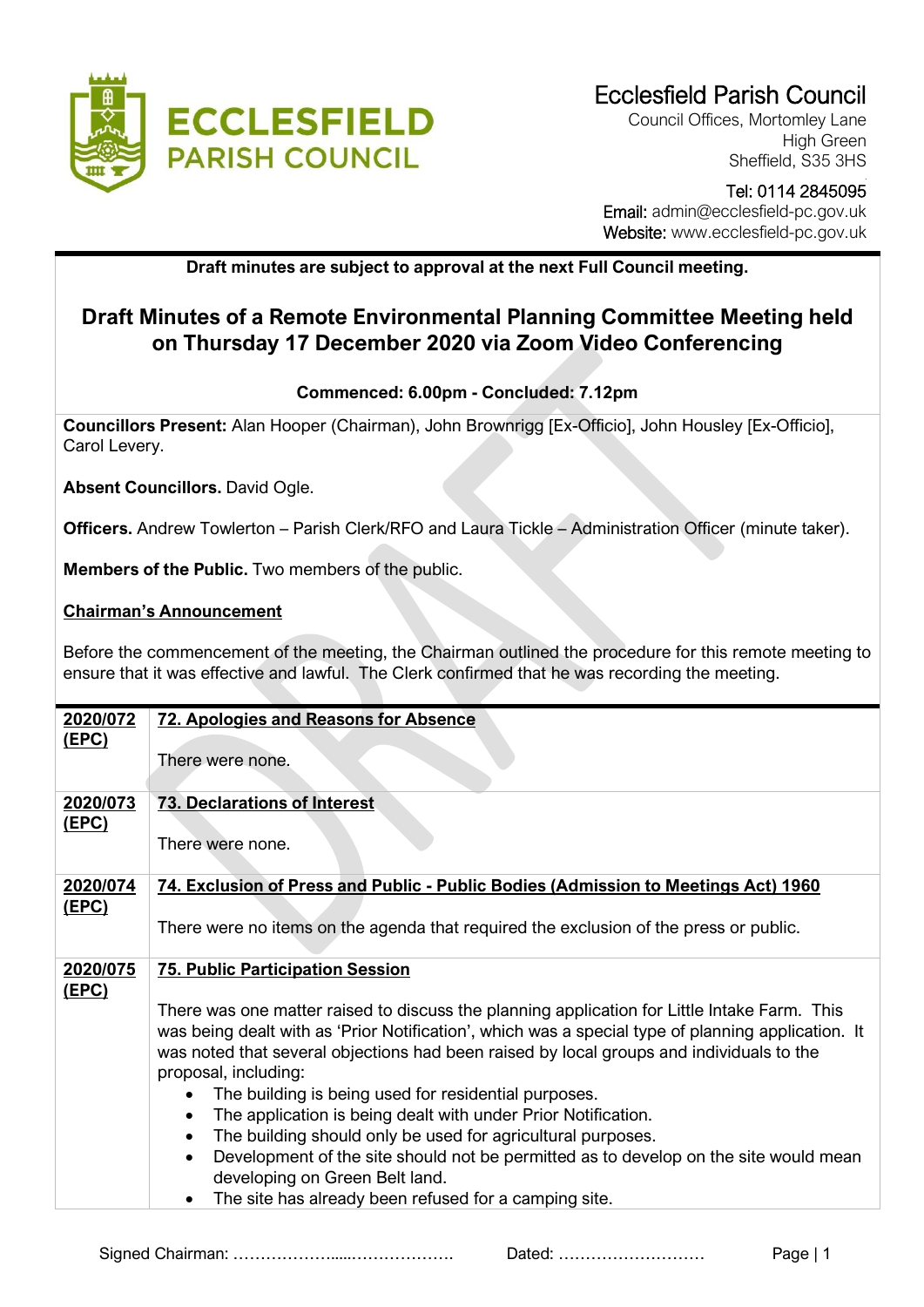|                          | Development of the site would spoil the wildlife and surrounding areas.                                                                                                                                                                                                                                                                                                                          |
|--------------------------|--------------------------------------------------------------------------------------------------------------------------------------------------------------------------------------------------------------------------------------------------------------------------------------------------------------------------------------------------------------------------------------------------|
|                          | Councillor Alan Hooper provided an update on planning application 20/02057, Wheel Lane. He<br>noted that this had some planning history. This included a recent planning appeal, which had<br>been turned down including due to neighbours objections of the sizing and massing of the<br>development.                                                                                           |
|                          | He explained that a revised scheme had been submitted to Sheffield City Council on the 3<br>December 2020. The proposed plans have been reduced in size, but it is still not acceptable<br>especially on grounds of height, size and over massing. This was agreed that the Clerk will<br>underline the Council's continued objections to the planning application to Sheffield City<br>Council. |
| 2020/076                 | <b>76. Environmental Planning Minutes</b>                                                                                                                                                                                                                                                                                                                                                        |
| <u>(EPC)</u>             | The approved minutes of the meeting held on 19 November 2020 were considered.                                                                                                                                                                                                                                                                                                                    |
| 2020/077<br><u>(EPC)</u> | <b>77. Planning Matters</b>                                                                                                                                                                                                                                                                                                                                                                      |
|                          | 77.1 To note and consider the list of planning applications for comment since the last meeting<br>and any delegated to the Admin Officer in accordance with Council Policy.                                                                                                                                                                                                                      |
|                          | Eight were considered as well as the planning application at Little Intake Farm raised in the<br>public participation session of the meeting (item 2020/75 EPC).                                                                                                                                                                                                                                 |
|                          | Proposed by Councillor Alan Hooper and Seconded by Councillor John Brownrigg, and<br>RESOLVED: That the Council has no objections or comments to make on these planning<br>applications, except for:                                                                                                                                                                                             |
|                          | 1) 20/03456 - 43 Housley Park, Sheffield - it was noted an objection had been received<br>from a neighbouring property and read out to Councillors. Councillors strongly<br>supported these objections.                                                                                                                                                                                          |
|                          | The Planning Committee supports these objections and will object on this planning application.<br>(4 in favour)                                                                                                                                                                                                                                                                                  |
|                          | 00/00478 - Little Intake Farm, Grenoside -<br>2)                                                                                                                                                                                                                                                                                                                                                 |
|                          | Proposed by Councillor Alan Hooper and Seconded by Councillor Carol Levery, and<br><b>RESOLVED:</b> that the Council objects to this planning proposal.                                                                                                                                                                                                                                          |
|                          | (4 in favour)<br>77.2 To receive notifications of any planning decision notices (listed)                                                                                                                                                                                                                                                                                                         |
|                          | The Committee were informed of notification of planning decision notices for two planning<br>applications. They were noted by the Committee.                                                                                                                                                                                                                                                     |
|                          | 20/1965 - 18 Townend Road, Sheffield, S35 9YY - Refused application 27/11/20.<br>19/04536 – Site of former 2 The Common, Sheffield, S35 9WJ – Granted application 9/12/20.                                                                                                                                                                                                                       |
| 2020/078<br><u>(EPC)</u> | <b>78. Licensing Matters</b>                                                                                                                                                                                                                                                                                                                                                                     |
|                          | The Chairman explained that the Council had been notified of two new applications.                                                                                                                                                                                                                                                                                                               |
|                          | a) La Di Da Cigars, Station Rd, Chapeltown.<br>Morrisons, The Common, Ecclesfield.<br>b)                                                                                                                                                                                                                                                                                                         |